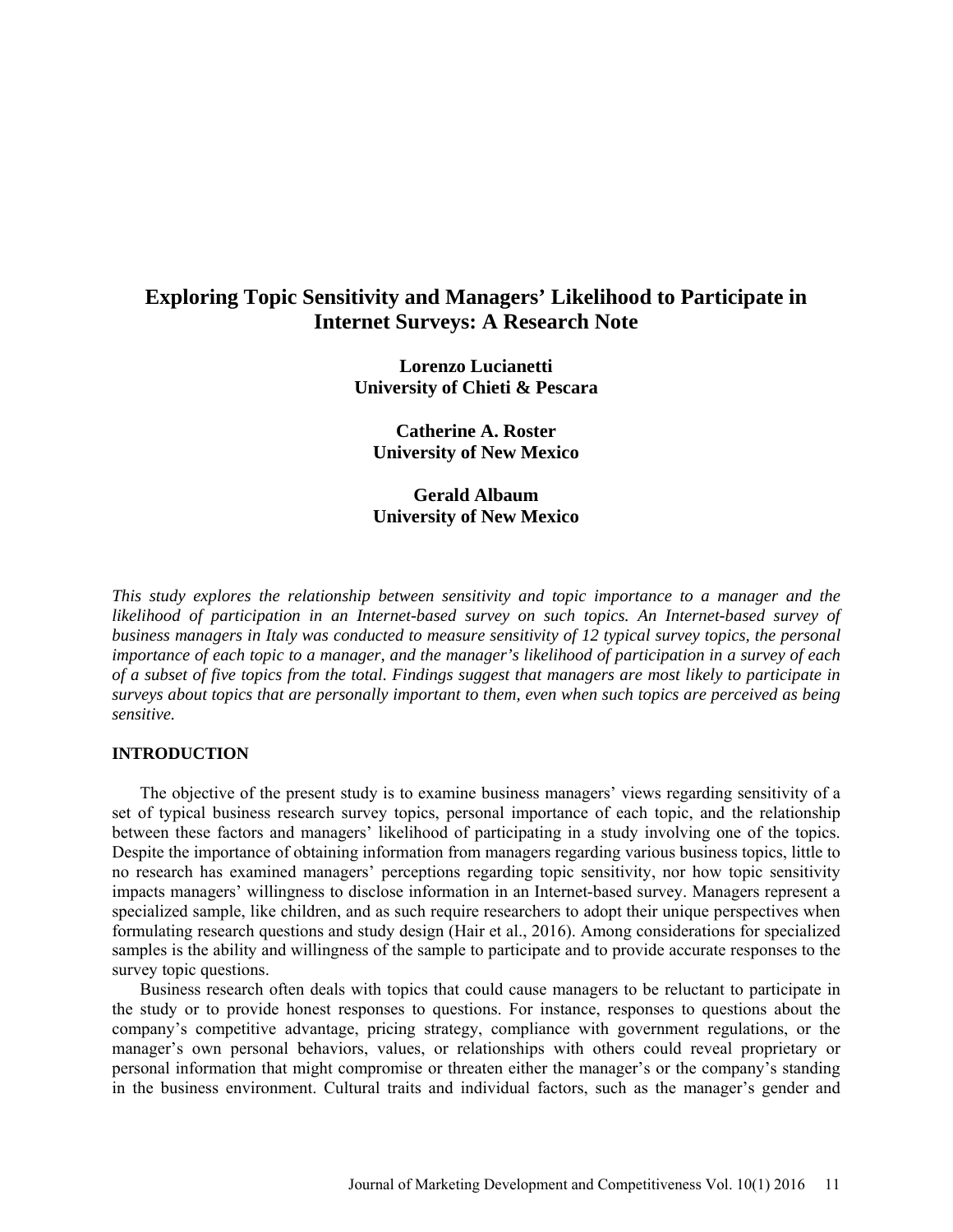length of experience, could also play a role in determining what topics are regarded as intrusive or sensitive in nature.

Although topic sensitivity has been widely studied in general, there is a surprising gap in knowledge surrounding managers' perspectives and likelihood to participate in surveys about potentially sensitive business research topics. This study takes a step toward filling this gap by examining managers' attitudes toward various topics that they might be asked to respond to in an Internet-based survey and their likelihood to participate in such studies. The present study also examines the relationship between topic sensitivity and topic importance, given topic importance has been shown to increase participant motivation and survey response rates. Explored also are effects of gender and length of time in managerial position for each potential topic. Implications of findings for methodological and crosscultural business research are discussed in the conclusion.

## **BACKGROUND**

While little to no research has examined the issues of topic sensitivity or topic interest specifically in managerial samples, a substantial body of research has investigated these issues and their relationship to survey administration mode, willingness to participate, and data quality in general.

#### **Topic Sensitivity**

Researchers have offered various definitions for topic sensitivity. Sieber and Stanley (1988, p. 49) define sensitive topics as "studies in which there are potential consequences or implications, either directly for the participants in the research or for the class of individuals represented by the research." Oppenheim (1992, p. 140) defines a topic as sensitive if "some respondents find it embarrassing and show reluctance to answer questions about it." Lee and Renzetti (1993, p. 5) define a sensitive topic as "one that potentially poses for those involved a substantial threat." Yet another view is that questions can be considered sensitive if respondents view them as intrusive, if the questions raise fears about repercussion of disclosing information, or if they trigger social desirability concerns (Tourangeau  $& Yan, 2007$ ). Albaum, Roster, and Smith (2012, p. 73) define topic sensitivity as a topic that possess a substantial threat to those involved as it may be perceived as intrusive and could raise fears about potential repercussions or consequences of disclosing the information requested. There may be potential costs (or threats) to the respondent. What all of these definitions have in common is that sensitive topics evoke concerns, often emotional in nature, over information disclosure that render such studies problematic for both researchers and participants.

The issue of topic sensitivity has raised a number of methodological issues for survey researchers such as choice of mode of survey design (Einarsen & Våland, 2014; Kreuter, Presser, & Tourangeau*,* 2008; Presser & Stinson, 1998; Sakshaug, Yan, & Tourangeau, 2010), sampling (Renzetti & Lee, 1993, p. 30), measurement and validity concerns (Locander, Sudman, & Bradburn,1976; Tourangeau &Yan, 2007), question and response construction including use of "forced answering" and "prefer not to answer" (Albaum et al., 2012; Bradburn, Sudman, & Associates, 1979; Jann, Jerke, & Krumpal, 2012; Peter & Valkenburg, 2011; Roster, Albaum, & Smith, 2014; Schaeffer, 2000), differences in topic sensitivity and interest by nations/cultures (Albaum at al., 2012), ethical treatment of survey participants (McCosker, Barnard, & Gerber, 2011; Seiber & Stanley, 1988), and effects of completion timing (Estelami, 2015). Overall, research in this area shows that surveys about sensitive topics can increase unit or item nonresponse error and potentially create measurement errors associated with socially desirable response styles. In an older study, Kreuter, Presser, and Tourangeau*.* (2008) examined the effects of different approaches to data collection, including IVR, CATI, and Internet-based surveys regarding response to potentially sensitive questions. The reported findings supported the growing body of evidence that survey administration by the Internet increases level of reporting sensitive information and reporting accuracy compared to the other approaches to data collection. This occurs because Internet-based surveys allow respondents to participate under a presumed cover of anonymity, unlike person-to-person administered surveys.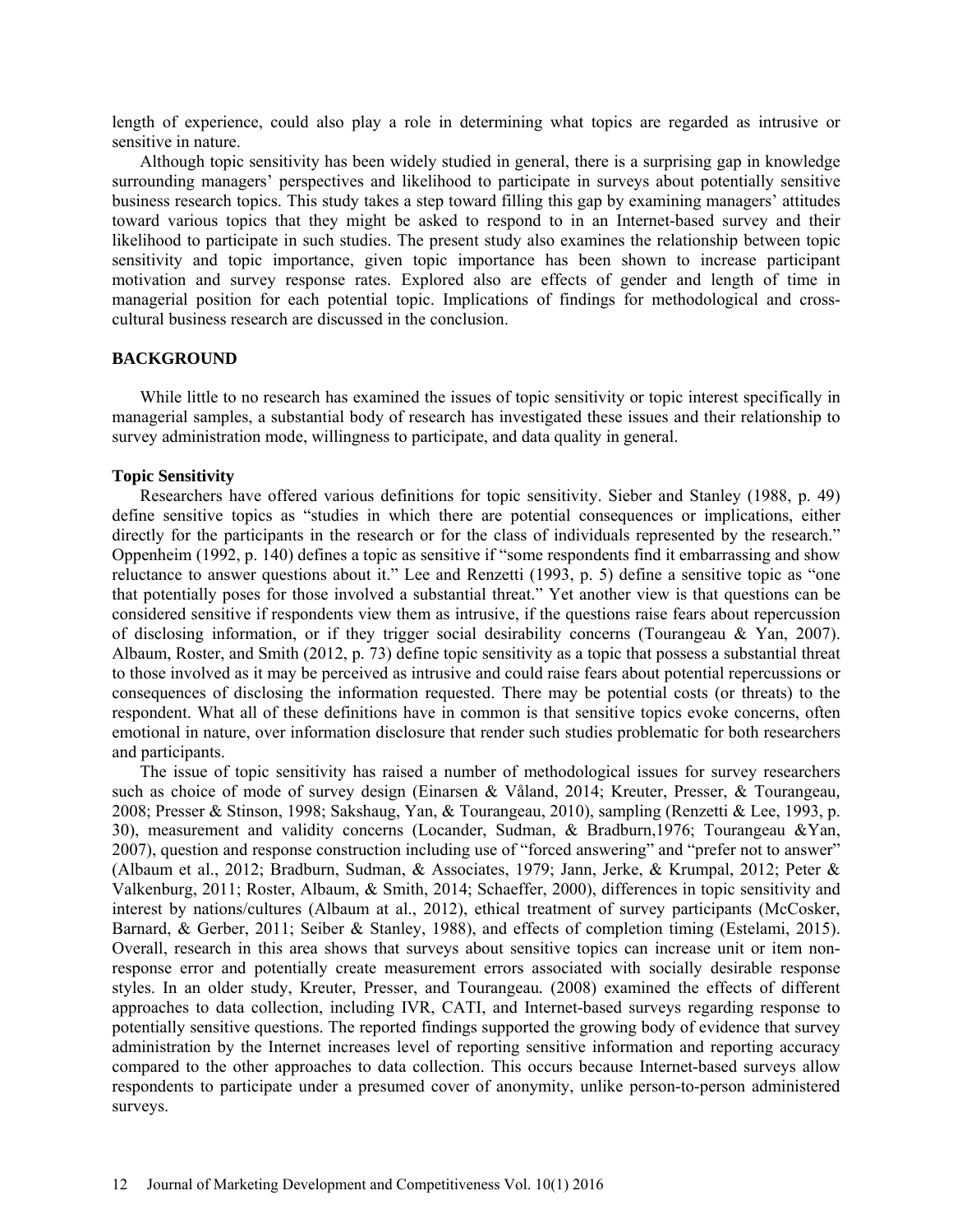Although there has been growing interest in research about topic sensitivity in general, few studies have examined exactly what survey topics potential respondents perceive to be intrusive or personally threatening. Examples include research by Bradburn and his associates who conducted studies in which respondents engaged in personal interviews about a topic traditionally considered to be threatening, and were then presented with different topics and asked to rate how uneasy they felt each topic would make "most people" feel if asked questions about such topics (Bradburn*,* Blair, & Stocking, 1978; Bradburn, Sudman, & Associates, 1979). In a similar way, Peterson and Ridgway (1986) asked mail survey respondents to rate how threatening they thought each of 22 topics would be to "people in general" as well as to them personally. These researchers report differences in ratings based on the perspective. In addition, prior research has been limited to general population or consumers as the population of interest. The present study extends investigations of topic sensitivity to attitudes of business managers. To our knowledge, no prior studies have examined the issue of topic sensitivity from the perspective of business managers asked to complete an Internet-based survey with the exception of a recent study by Keusch (2012) that looked at response rates in list-based Web survey samples using a sample of information technology managers. Methodological effects arising from Internet-based surveys among samples of managers have yet to be explored.

#### **Topic Importance**

Topic importance, or interest, has been viewed as an intrinsic motivation for participating in survey research (e.g., Brüggen, Wetzels, de Ruyter, & Schillewaert, 2011; Cialdini, 1988; Groves, Singer, & Corning, 2000). The importance of topics to a survey participant has been shown to increase response rates (Groves, Cialdini, & Couper, 1992; Groves, Presser, & Dipko, 2004) and can encourage respondents to provide more accurate responses to the questions asked (Tourangeau, Groves, & Redline, 2010). In general, topic importance and topic sensitivity have not been associated in prior research. However, the two issues are related in the sense that both impact respondents' motivation to participate and provide accurate responses to the questions associated with survey topics. In the present study we ask about personal importance of each topic evaluated in order to assess their impact on likelihood to participate in future surveys dealing with that topic.

#### **OBJECTIVE**

As indicated above, the objective of this study is to examine business managers' views regarding sensitivity of several potential survey topics, personal importance of these topic areas, and their likelihood of participation in Internet-based surveys regarding these topics. A lack of prior research and relevant theoretical background in this area of research implies that formal hypotheses cannot be tested. Instead, we pose the general research question: *What is the relationship between a manager's perceived topic sensitivity, topic importance and his or her likelihood of participating in a future Internet-based survey about that topic?* Sensitive topics are the most difficult for researchers to obtain information on. A greater understanding of which topics are regarded as most sensitive by managers could in turn inform researchers' decisions about methodological issues including survey mode, questionnaire design, and question format, as well as choice of appeals and incentives most likely to increase managers' likelihood of participation in surveys about such topics.

#### **METHODOLOGY**

The study was conducted in Italy. The overall sample is comprised of business managers, all of whom were sales or marketing managers. The original sample frame consisted of 200 managers from organizations operating in Italy and were randomly selected from Amadeus-Bureau Van Dijk (a database of public and private firms which include Italian firms as well as multinational firms). Firstly, an appropriate sample or organizations was selected to maximize the generalizability of the findings. A total of 120 managers were purposively selected for inclusion in the study based on title and firm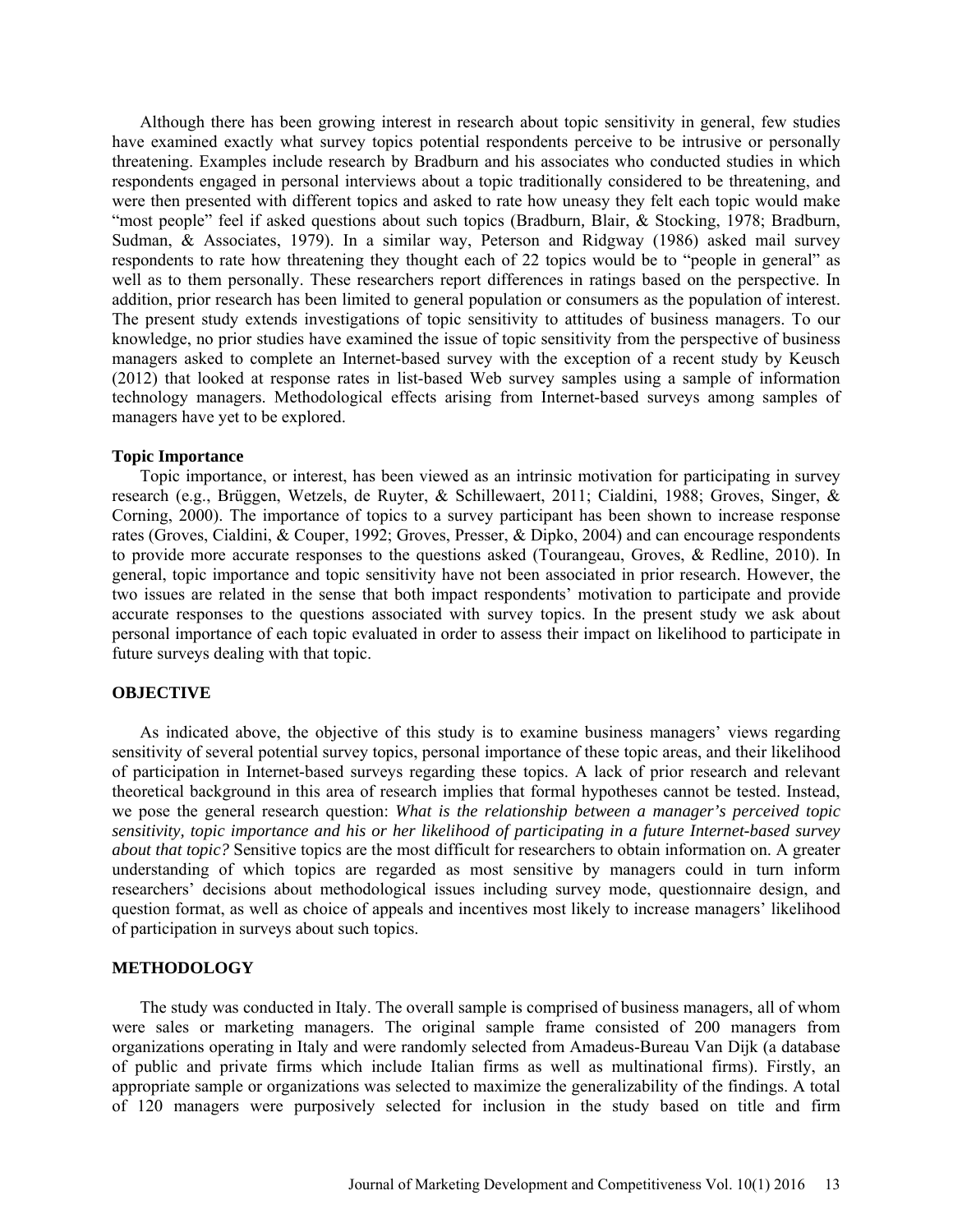characteristics. In the next step each manager was contacted directly to obtain their agreement to participate in the study. High level executives (CFO, CCO) and middle managers (e,g., managing directors, marketing managers) were targeted. Data collection was carried out with an Internet survey using Qualtrics. The research instrument was preceded by an introductory letter clarifying the purposes and objectives of the entire research project (see Figure 1). As an incentive, managers were offered a copy of an overall benchmark study to compare their responses to those of other participating managers. The final sample included 74 business managers from multiple companies.

## **FIGURE 1 INTRODUCTORY LETTER FOR ONLINE SURVEY \_\_\_\_\_\_\_\_\_\_\_\_\_\_\_\_\_\_\_\_\_\_\_\_\_\_\_\_\_\_\_\_\_\_\_\_\_\_\_\_\_\_\_\_\_\_\_\_\_\_\_\_\_\_\_\_\_\_\_\_\_\_\_\_\_\_\_\_\_\_\_\_\_\_\_\_\_\_\_\_\_\_\_\_\_**

## **INTERNATIONAL RESEARCH PROJECT "Sensitivity to research topics in business administration"**

Dear Name and Surname,

The University of (names to be added) are conducting an international research project to study the **sensitivity level** of respondents towards certain business research topics. We would very much appreciate your participation in this pilot study. The questionnaire is one page and takes about 3 minutes to complete.

To access to the survey, please, click on the following link:

http://\${l://SurveyLink?d=Please Click here}

- A copy of the research findings will be sent to all respondents.
- All of your answers will be kept strictly confidential. No individual or company will be identified. Only summary data and aggregate results from multiple firms will be published. No demographic information will be provided to anyone outside the research team.
- You have the right to skip any question you choose not to answer. However, we ask that you answer all data analysis. If you are not sure of an answer to a question, please provide your best estimate.

We will be happy to answer to any question or concerns you may have. Please, write to the following email address: **[surveysentiveness@gmail.com](mailto:surveysentiveness@gmail.com)**

Please accept my thanks for your time and consideration.

Sincerely,

A set of survey topics to be tested were compiled by the researchers. Choice of topics were arbitrary given the exploratory nature of the investigation, but informed by a review of topics and current scales used in business research (e.g., Bearden & Netemeyer, 1999). Twelve survey topic areas were selected for inclusion in the study. The measurement instrument (see the Appendix) presented respondents with three blocks of questions about these potential survey topics to assess level of sensitivity, level of importance and likelihood of participation in Internet-based surveys.

\_\_\_\_\_\_\_\_\_\_\_\_\_\_\_\_\_\_\_\_\_\_\_\_\_\_\_\_\_\_\_\_\_\_\_\_\_\_\_\_\_\_\_\_\_\_\_\_\_\_\_\_\_\_\_\_\_\_\_\_\_\_\_\_\_\_\_\_\_\_\_\_\_\_\_\_\_\_\_\_\_\_\_\_\_

For the sensitivity and importance questions the same set of 12 topics was listed in each block. For likelihood of participation, 5 topics determined to be of most interest to business researchers were selected for inclusion in this block to avoid respondent fatigue. All topics were relevant to business managers, the population of interest in the study. The sensitivity scales ranged from Not Sensitive at All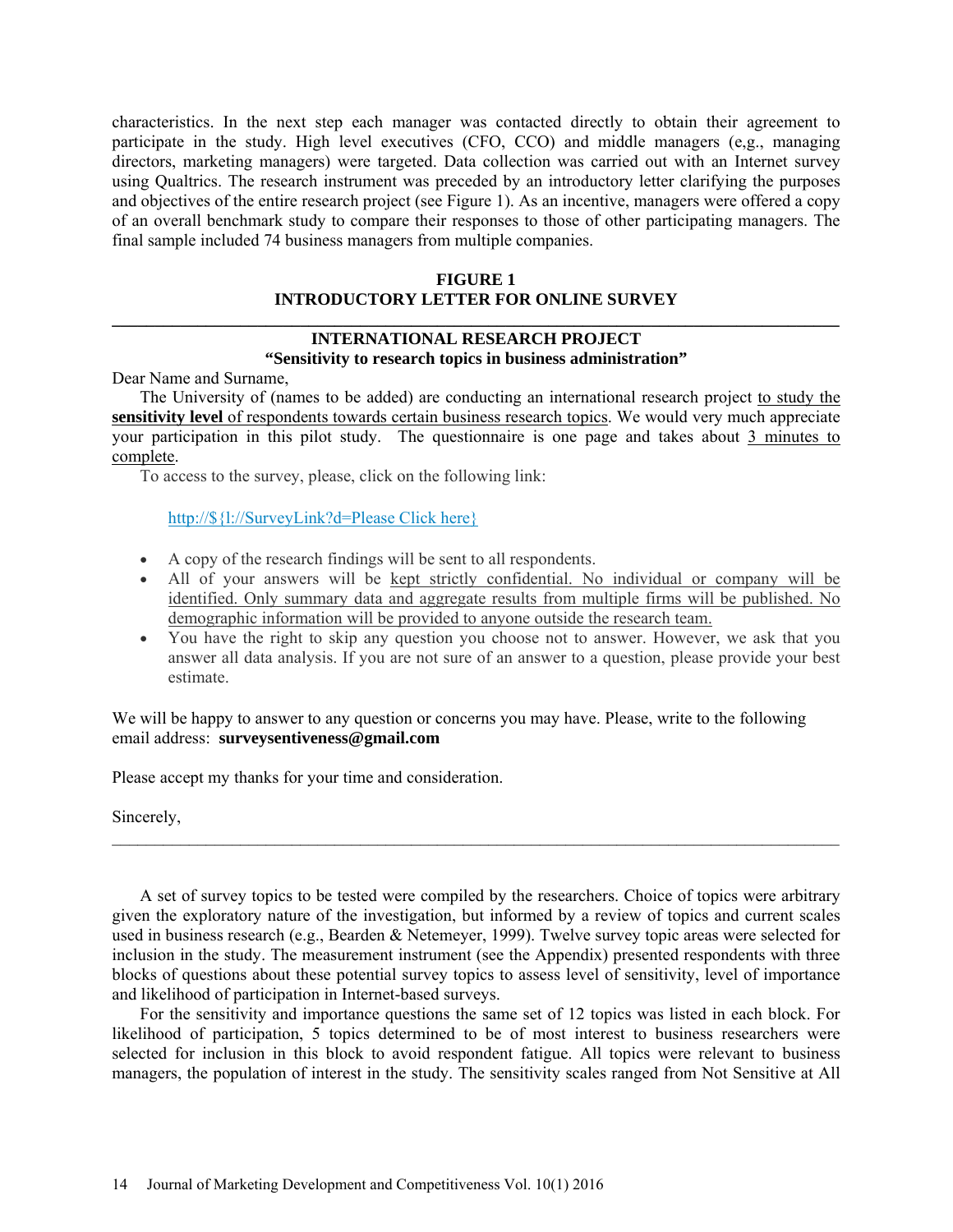(1) to Extremely Sensitive (5); the importance scale ranged from Not at all Important (1) to Extremely Important (5); and the likelihood scale ranged from Very Unlikely (1) to Very Likely (5).

### **FINDINGS**

Findings are reported in two parts: demographic characteristics and issues regarding survey topics.

#### **Demographic Characteristics**

The characteristics of the obtained sample are shown in Table 1. The respondents worked in various industries ranging from distribution (retail or wholesale) to manufacturing to services to healthcare.

|                                    | Total          |               |  |
|------------------------------------|----------------|---------------|--|
| Characteristic                     | Sample         |               |  |
|                                    | N              | $\frac{0}{0}$ |  |
| Gender                             |                |               |  |
| Male                               | 55             | 75.3          |  |
| Female                             | 18             | 24.7          |  |
| Number of Employees in Company     |                |               |  |
| 10 or less                         | 13             | 17.6          |  |
| $11 - 50$                          | 14             | 18.9          |  |
| $51 - 100$                         | $\overline{4}$ | 5.4           |  |
| 101-200                            | 6              | 8.1           |  |
| 201-500                            | 5              | 6.8           |  |
| More than 500                      | 32             | 43.2          |  |
| Education                          |                |               |  |
| High School Graduate               | 11             | 14.9          |  |
| Some College                       | 16             | 21.6          |  |
| Associate degree                   | 39             | 72.7          |  |
| Bachelor's or Master's degree      | $\tau$         | 9.5           |  |
| PhD and Other Professional Degrees | 1              | 1.3           |  |
| Corporate Experience               |                |               |  |
| 5 Years or Less                    | 23             | 31.1          |  |
| 6-10 Years                         | 14             | 18.9          |  |
| More than 10 Years                 | 37             | 50.0          |  |
| Type of Company                    |                |               |  |
| Publicly-Traded                    | 26             | 35.1          |  |
| Not Publicly Traded                | 48             | 64.9          |  |

## **TABLE 1 SAMPLE DEMOGRAPHIC CHARACTERISTICS**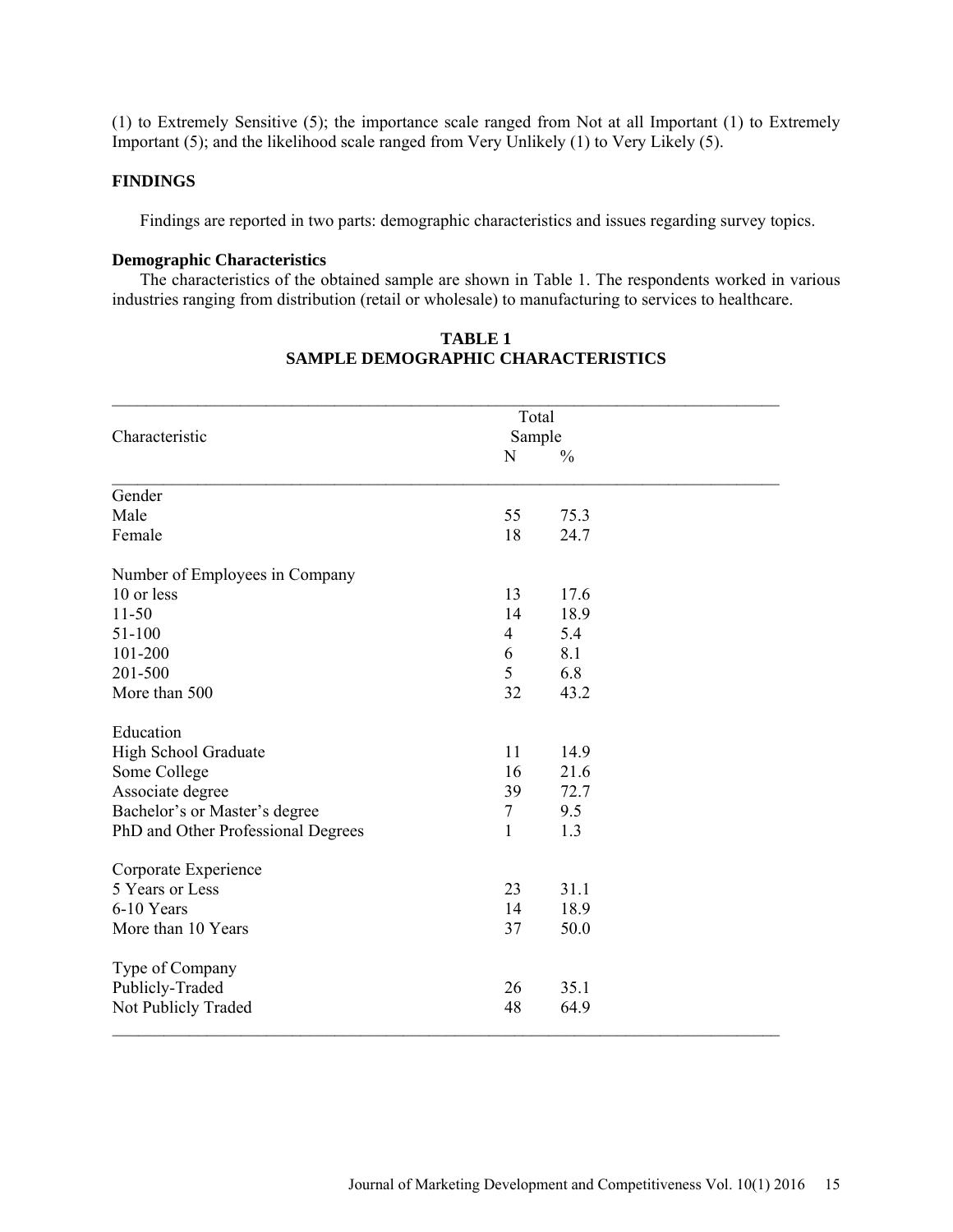Looking at response rate, the overall sample size is 74, which is a 61.7% response rate. The average completion time for the 74 respondents was 5.41 minutes.

#### **Issues Regarding Survey Topics**

Table 2 presents the results of measures of topic sensitivity and topic importance for the 12 topics of relevance to business managers. For topic sensitivity, all mean values are above the midpoint of the scale. Interestingly, two topics, both of a personal nature, were viewed as near "extremely sensitive": personal values overall (4.194) and personal business ethics (4.041). Further exploration examined if demographic characteristics had an effect on respondents' sensitivity ratings. For the 12 topics there was no statistically significant difference  $(p < 10)$  for gender in any topic. Another demographic variable examined was years of experience. Using one-way Analysis of Variance, only two topics were statistically significantly different at  $p < 10$ : "computer security behaviors" and "personal behavior in doing my job". For both topics respondents with less than 6 years of experience viewed these topics as being more sensitive than all other respondents.

A somewhat similar pattern emerged for topic importance. All mean values were above the midpoint of the scale, and two person-based topics were viewed to have the most importance to the respondents. Only one topic "computer security behavior" differed statistically significantly  $(p \le 10)$  between genders. Female respondents reported that this topic was more personally important than did male respondents. For years of experience, importance of the topic "computer security behavior" differed statistically significantly  $(p<10)$  with respondents having less than 6 years of experience indicating the most importance.

A final measure examined is respondent likelihood to participate in a survey for the five selected potential topics. Results are shown in Table 3. The highest likelihood scores were for "personal business ethics" and "personal behavior in doing my job". Except for "government behavior regarding business" (2.94), the other topics scored between 3 and 4 on a 5-pt. scale. There were no statistically significant difference  $(p < 10)$  between females and males for any likelihood scale. For years of experience there was a statistically significant difference  $(p<10)$  with respondents having less than 6 years of experience indicating the highest likelihood of participating in a survey for the topic "government behavior regarding business." Less experienced managers reported the highest likelihood means for the other 4 topics, but none were statistically significantly higher than more experienced managers.

What is the relationship between topic sensitivity, topic importance and likelihood of participation in a survey about these topics among business managers? This was a central question we sought to answer in this exploratory study. To address this question, we correlated topic sensitivity and topic importance to likelihood to participate scores for the five topics randomly selected from the 12 topics of interest. Results are shown in Table 4. For the total sample although more than one-half of the correlations are statistically significant at  $p < 0.05$ , the amount of variance explained (r2) was a maximum of only 16%. We tested for any effect that the interaction of sensitivity and importance might have on the likelihood of participation. Using Analysis of Variance, a statistically significant interaction ( $p < 07$ ) resulted for two topics: (1) personal values overall, and (2) personal behavior in doing my job. There was no statistically significant interaction for the other three topics  $(p > 19)$ .

#### **DISCUSSION AND CONCLUSIONS**

Three topics emerged as the most sensitive, having the most importance, and the highest likelihood of participation. Each was of a personal nature. One interpretation of this is that Italian managers are not necessarily afraid of being asked questions of a personal nature about their values and behavior.

We also examined if perceived topic sensitivity, topic importance, or likelihood of participation varied based on demographic characteristics of respondents. Only the topic "computer security behaviors" differed between genders and effects were found only for topic importance. Females regarded computer security behaviors as more important than did male respondents. In terms of years of experience, where a significant difference emerged, managers with the least years of experience reported the highest level of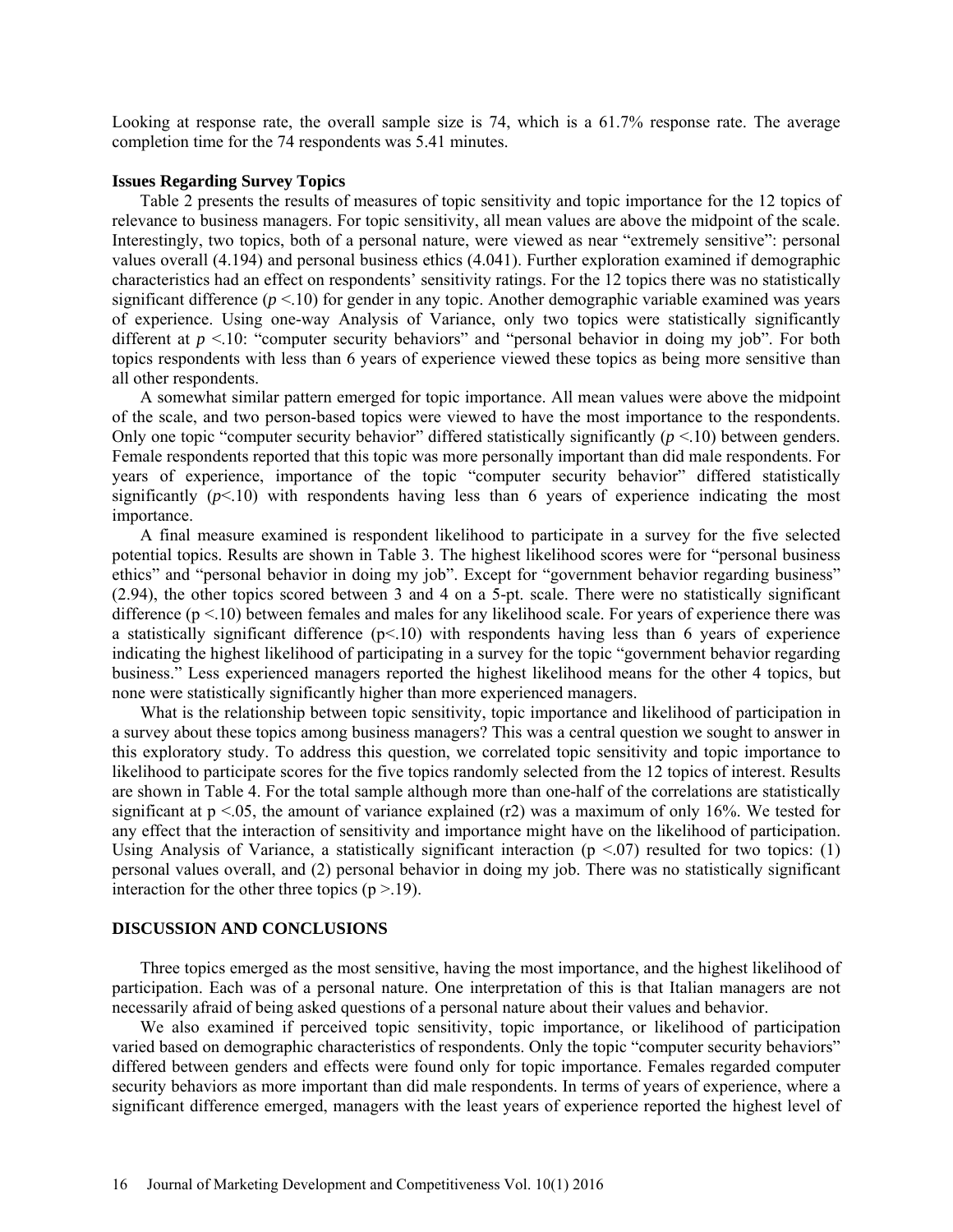sensitivity for "computer security behaviors" and for "personal behavior in doing my job", the highest level of importance for "computer security behaviors" and the highest likelihood of participation in surveys for the topic "government behavior regarding business".

The present study was conducted with a sample of business managers in Italy. Would results be similar with samples from other nations/cultures? Using the Hofstede schema (Hofstede, 2001), most likely one could expect similar results from other individualistic countries such as the United States. However there might be differences in countries that are more collectivist such as China. Clearly, cultural managerial values could differ greatly. Future research should explore the topic sensitivity matter in other cultures/nations.

| Topic                                   | Total<br>Sample <sup>c</sup> |  |
|-----------------------------------------|------------------------------|--|
| Sensitivity                             |                              |  |
| Government actions affecting my company | 3.699                        |  |
| Market orientation                      | 3.838                        |  |
| Government behavior regarding business  | 3.699                        |  |
| Excellence in business                  | 3.583                        |  |
| Assessment of employer/supervisor       | 3.833                        |  |
| Person values overall                   | 4.194                        |  |
| Organizational culture                  | 3.863                        |  |
| Competitors' behavior                   | 3.740                        |  |
| Person behavior in doing my job         | 3.973                        |  |
| Computer security behaviors             | 3.378                        |  |
| Personal business ethics                | 4.041                        |  |
| Social issues                           | 3.527                        |  |
| Importance                              |                              |  |
| Personal values overall                 | 4.270                        |  |
| Assessment of employer/supervisor       | 3.905                        |  |
| Competitors' behavior                   | 3.865                        |  |
| Social issues                           | 3.877                        |  |
| Government actions affecting my company | 3.514                        |  |
| Market orientation                      | 4.069                        |  |
| Excellence in business                  | 3.987                        |  |
| Personal business ethics                | 4.283                        |  |
| Organizational culture                  | 4.000                        |  |
| Computer security behaviors             | 3.500                        |  |
| Personal behavior in doing my job       | 4.283                        |  |
| Government behavior regarding business  | 3.568                        |  |

## **TABLE 2 MEAN VALUES OF TOPIC SENSITIVITY<sup>a</sup> AND TOPIC IMPORTANCE<sup>b</sup>**

**\_\_\_\_\_\_\_\_\_\_\_\_\_\_\_\_\_\_\_\_\_\_\_\_\_\_\_\_\_\_\_\_\_\_\_\_\_\_\_\_\_\_\_\_\_\_\_\_\_\_\_\_\_\_\_\_\_\_\_\_\_\_\_\_\_\_\_\_\_\_\_\_\_\_\_\_\_** 

<sup>a</sup>Scale ranged from 1 (Not sensitive) to 5 (Extremely sensitive). Sample size varied from 72 to 74.  $b^b$ Scale ranged from 1 (Not at all Important to 5 (extremely I important). Sample size varied from 73 to 74.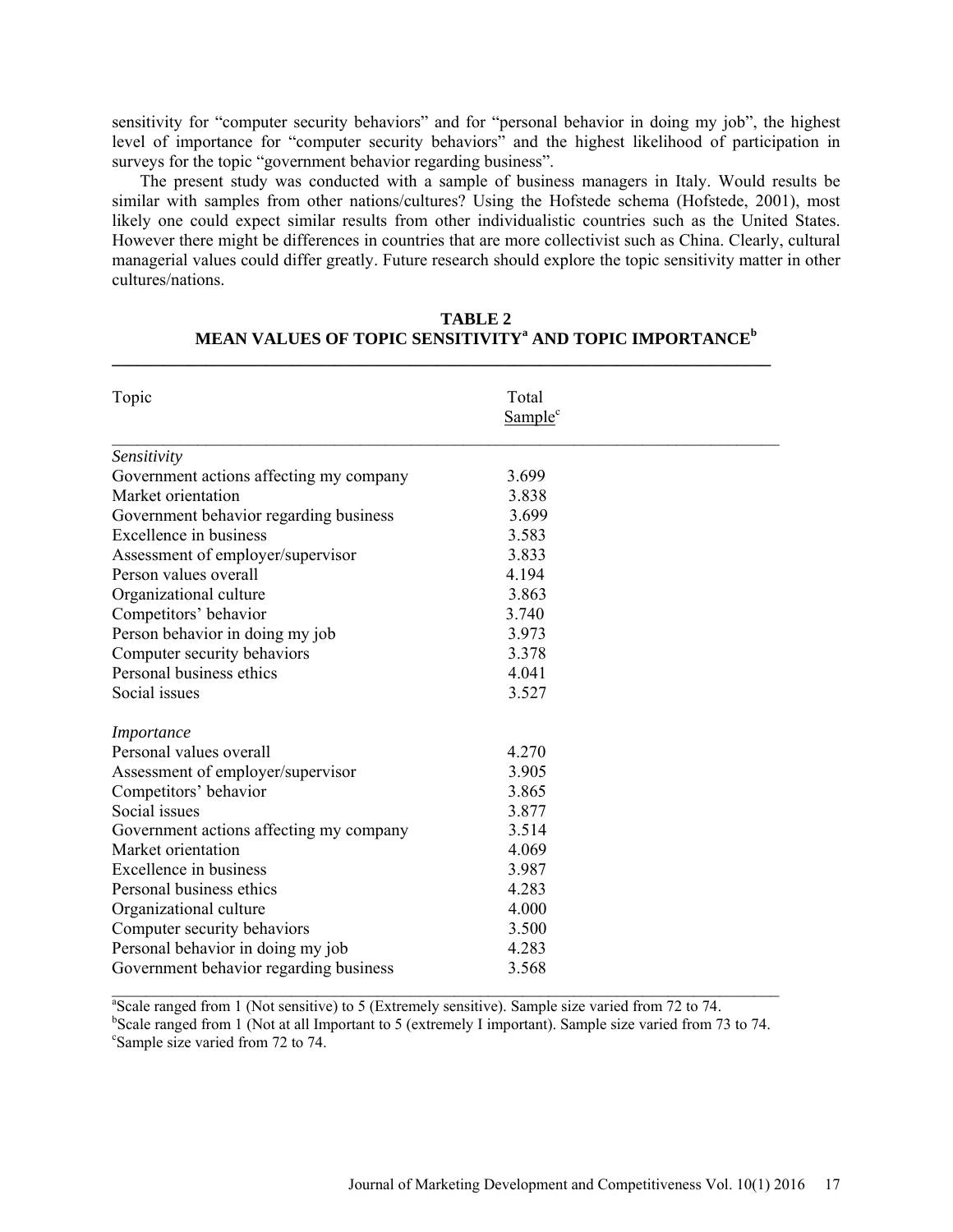## **TABLE 3 MEAN VALUES OF LIKELIHOOD OF SURVEY PARTICIPATION**

| Topic                                  | Total<br>Sample <sup>b</sup> |  |
|----------------------------------------|------------------------------|--|
| Government behavior regarding business | 2.944                        |  |
| Assessment of employer/supervisor      | 3.699                        |  |
| Personal values overall                | 3.750                        |  |
| Personal business ethics               | 3.781                        |  |
| Personal behavior in doing my job      | 3.819                        |  |

 $\mathcal{L}_\text{max}$  and  $\mathcal{L}_\text{max}$  and  $\mathcal{L}_\text{max}$  and  $\mathcal{L}_\text{max}$  and  $\mathcal{L}_\text{max}$  and  $\mathcal{L}_\text{max}$ 

<sup>a</sup>Scale values ranged from very Unlikely (1) to Very Likely (5). <sup>b</sup>Number of respondents varied from 71 to 73.

## **TABLE 4 CORRELATION OF TOPIC SENSITIVITY AND TOPIC IMPORTANCE WITH LIKELIHOOD OF PARTICIPATION**

| Topic                                  |         | Total Sample<br>Sensitivity Importance |
|----------------------------------------|---------|----------------------------------------|
| Government behavior regarding business | $.40**$ | $.35**$                                |
| Assessment of employer/supervisor      | $39**$  | $.30**$                                |
| Personal values overall                | .07     | $.31**$                                |
| Personal business ethics               | .10     | $.38**$                                |
| Personal behavior in doing my job      | $30*$   | .16                                    |

 $\mathcal{L}_\text{max}$  and  $\mathcal{L}_\text{max}$  and  $\mathcal{L}_\text{max}$  and  $\mathcal{L}_\text{max}$  and  $\mathcal{L}_\text{max}$  and  $\mathcal{L}_\text{max}$ 

## $*_{p}$  <.05.

 $*^*p < 01$ .

What survey topics are interesting or relevant to a particular culture/nation may be largely dependent on the culture's value systems. It is also reasonable to assume that interest in topics will vary in accordance with a culture/nation's educational, religious, industrial, technological, political, and economic well-being (these are not listed in any order of impact), as these major influences shape the life and attitudes of individuals living within that culture/nation. In the present study we selected topics that are routinely studied within the business community, Different results could be obtained with different topics.

Another area for future research is the relationship between topic sensitivity and topic importance. As a related matter, the present study explored the relationship between topic sensitivity and personal importance of a topic in answering questions about the topic. Topic sensitivity has been viewed as a demotivating factor that can decrease survey participation and increase item omissions of those who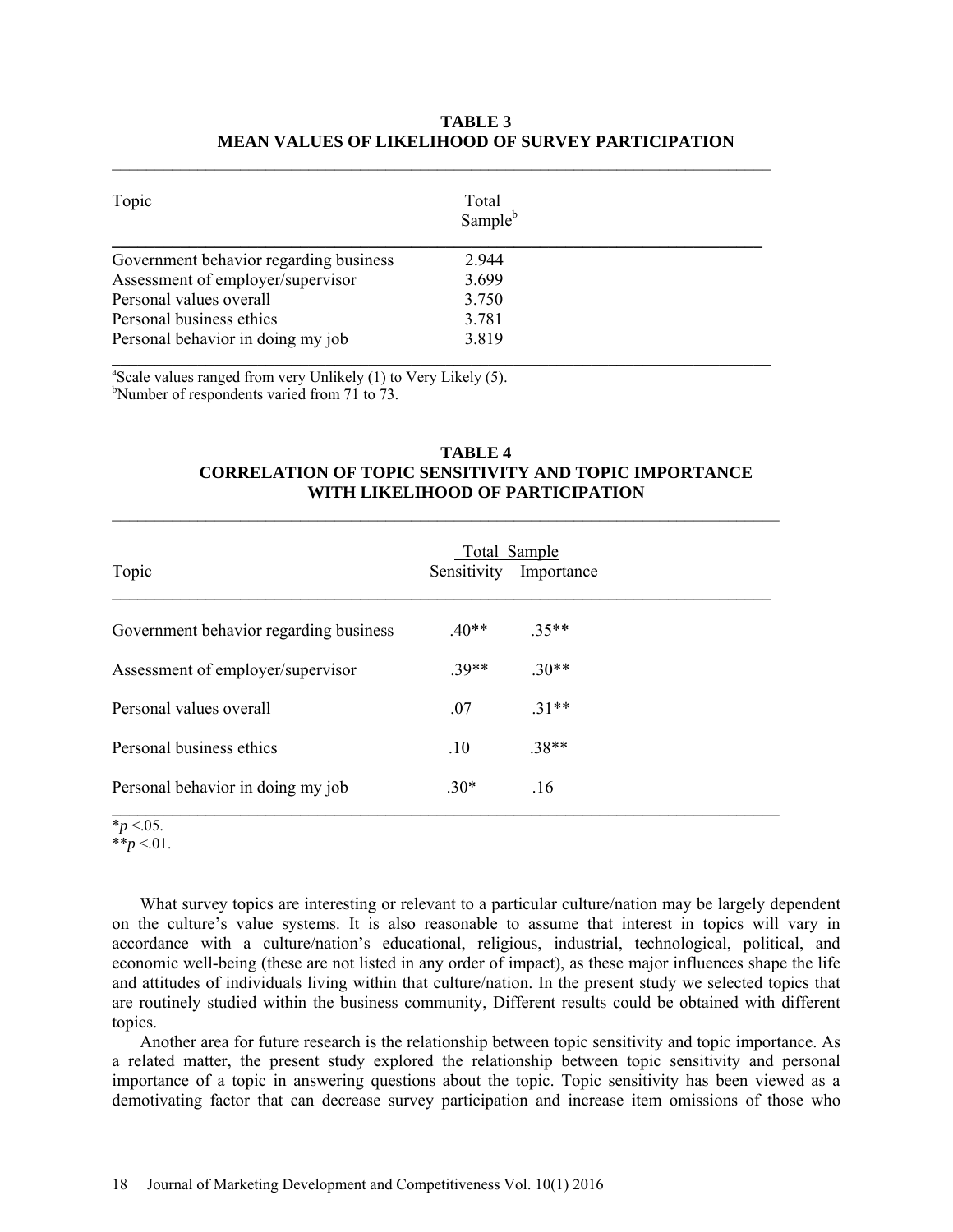choose to participate, while topic importance has been viewed as a motivating factor that can counteract these same concerns. To date, the relationship between these two opposing motivational forces has not been empirically investigated. Personal importance of a topic in answering questions about the topic is a dimension of survey research that deserves its own methodological research. However, importance may be related to question wording and response format. Future research could explore how these aspects of importance influence respondents' willingness to provide complete and truthful answers to questions about sensitive topics.

The present study was exploratory in nature and relied upon a relatively small sample of managers from one country. Future research is needed to replicate this study with a larger and culturally-diverse sample of managers, especially samples that compare attitudes of managers from developed nations to those from less-developed nations. Studies that expose cross-cultural differences in business managers' attitudes toward business topics and perceived levels of sensitivity and importance in participating in surveys about potentially sensitive topics could inform important methodological issues that impact design of Internet-based surveys.

#### **REFERENCES**

- Albaum, G., Roster, C.A, & Smith, S.M. (2012), A cross national study of topic sensitivity: Implications for web-based surveys. *Journal of Marketing Development and Competitiveness,* 6(5), 71-82.
- Bearden, W.O. & Netemeyer, R.G. (1999), *Handbook of Marketing Scales* (2<sup>nd</sup> edn), Sage Publications, Thousand Oaks, CA.
- Bradburn, N., Sudman, S., & Associates (1979), *Improving Interview Method and Questionnaire Design: Response Effects to Threatening Questions in Survey Research*, Jossey-Bass, San Francisco, CA.
- Bradburn, N.M., Sudman, S., Blair, E., & Stocking, C. (1978), Question threat and response Bias. *Public Opinion Quarterly*, 42(2), 221-234.
- Brüggen, E., Wetzels, M., de Ruyter, K., & Schillewaert, C. (2011), Individual differences in motivation to participate in online panels: the effect on response rate and response quality perception., *International Journal of Market Research*, 53(3), 369-398.
- Cialdini, R.B. (1988), *Influence; Science and Practice*, Scott, Foresman, Glenview, IL.
- Eivarsen, K. & Våland, T.I. (2014), From research question to research design: Challenges of obtaining valid sensitive data. Halifax, Canada: IMP Group (http:www.impgroup.org/uploads/papers/7508pdf, accessed 11/11/2014).
- Estelami, H. (2015), The effects of survey timing on student evaluation of teaching measures obtained using Online surveys. *Journal of Marketing education*, 37(1), 54-64.
- Groves, R.M., Cialdini, R.B., & Couper, M.P. (1992), Understanding the decision to participate in a survey. *Public Opinion Quarterly*, 56(4), 475-495.
- Groves, R.M., Presser, S, & Dipko, S. (2004), The role of topic interest in survey participation Decisions. *Public Opinion Quarterly*, 68(1), 2-31.
- Groves, R.M., Singer, E., & Corning, A. (2000), Leverage-Salience theory of survey participation: Description and illustration. *Public Opinion Quarterly*, 64(3), 299-308.
- Hair, J.F.Jr., Celsi, M., Money, A., Samouel, P., & Page M. (2016), *Essentials of Business Research Methods,* 3rd ed., Routledge, NY.
- Hofstede, G. (2001), *Culture's Consequences: Comparing values, Behaviors, Institutions, and Organizations Across Nations,* Sage Publishing, Thousand Oaks, CA.
- Jann, B., Jerke, J., & Krumpal, I. (2012), Asking sensitive questions using the crosswise model: An experimental survey measuring plagiarism. *Public Opinion Quarterly*, 76(1), 32-49.
- Keusch, F. (2012), How to increase response rates in list-based web survey samples. *Social Science Computer Review*, 30(3), 380-388.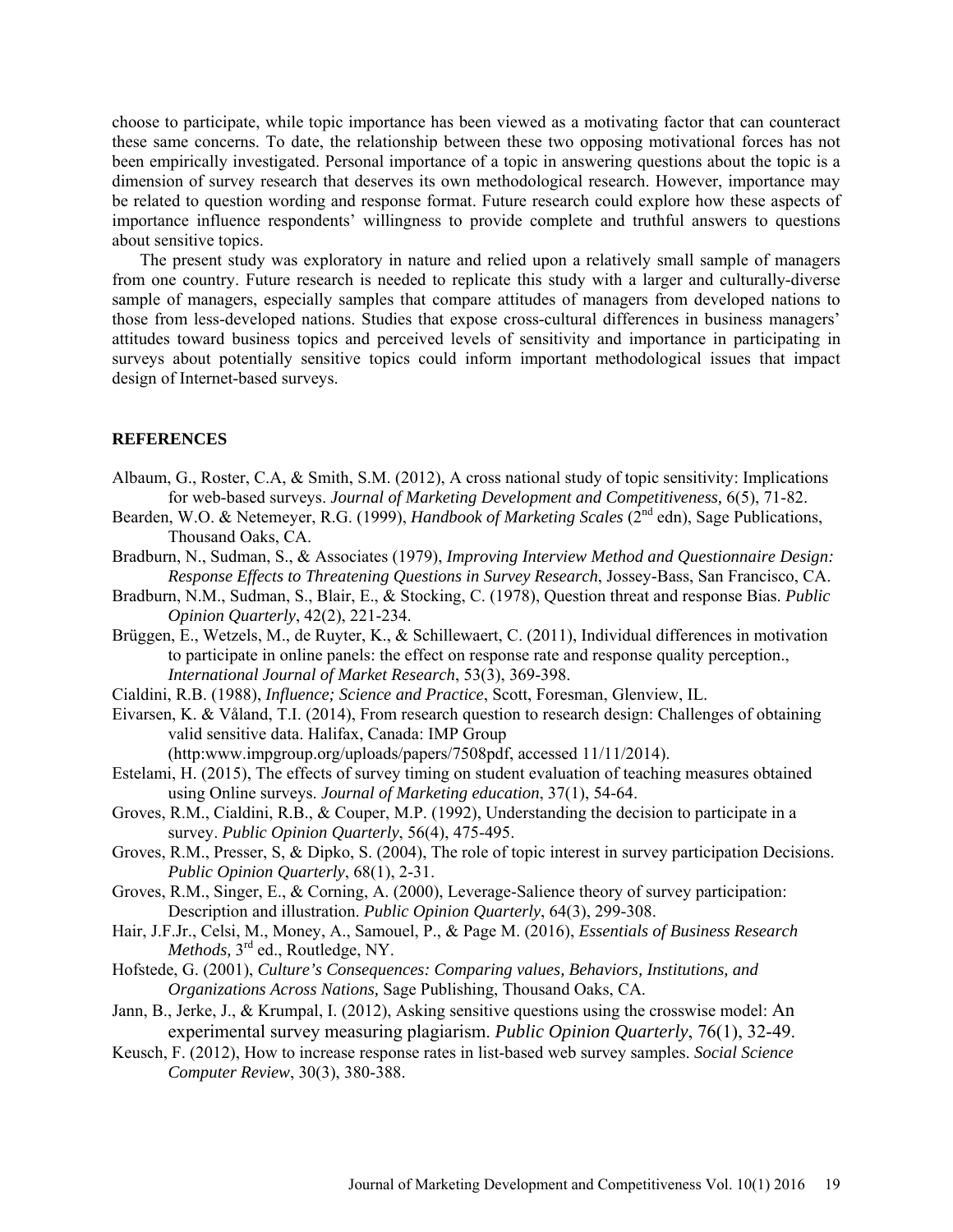Kreuter, F., Presser, S., & Tourangeau, R. (2008), Social desirability bias in CATI, IVR, and web surveys: The effects of mode and question sensitivity. *Public Opinion Quarterly*, 72(5), 847-865.

- Lee, R.M. & Renzetti, C.M. (1993), The problems of researching sensitive topics: An Overview., In C.M. Renzetti and R.M. Lee (Eds.), *Researching Sensitive Topics* (pp. 3-13), Sage, Newbury Park, CA.
- Locander, W.B., Sudman, S., & Bradburn, N. (1976), An investigation of interview method, threat, and response distortion. *Journal of the American Statistical Association,* 71(Issue 354), 269-275.
- McCosker, H., Barnard, A., & Gerber, R (2001), Undertaking sensitive research: issues and strategies for meeting the safety needs of all participants. *Forum: Qualitative Social Research* (retrieved April 4, 2012 from http://www.qualitative-research.net/index.php/fqs/article/view/983/2142).
- Oppenheim, A.N. (1992), *Questionnaire Design, Interviewing, and Attitude Measurement*, Pinter Publishers, London, UK.
- Peter, J. & Valkenburg, P.M. (2011), The impact of 'forgiving' introductions on the reporting of sensitive behavior in surveys: The role of social desirability response style and developmental status. *Public Opinion Quarterly*, 75(4), 779-787.
- Peterson, R.A. & Ridgway, N.M. (1986), A note on the perception of threatening questions. *Proceedings of the American Statistical Association*, 433-437.
- Presser, S. & Stinson, L. (1998), Data collection mode and social desirability bias in self-reported religious attendance. *American Sociological Review*, 63(1), 137-145.
- Renzetti, C.M. &Lee, R.M. (1993), *Researching Sensitive Topics*. Sage Publications, Newbury Park, CA.
- Roster, C.A., Albaum, G., &Smith, S.M. (2014), Topic sensitivity and Internet survey design: A crosscultural/national study. *Journal of Marketing Theory and Practice*, 22(1), 91-102.
- Sakshaug, J.W., Yan, T., & Tourangeau, R. (2010), Nonresponse error, measurement error, and mode of data collection: Tradeoffs in a multi—mode survey of sensitive and non-sensitive items. *Public Opinion Quarterly*, 74(5), 907-933.
- Schaeffer, N.C. (2000), Asking questions about sensitive topics: A selective overview. In A. Stone, J. Turkkan, C. Bachrach, V. Cain, J. Jobe, & H. Kurtzman (Eds), *The Science of Self-Report: Implications for Research and Practice* (pp. 105-121). Erlbaum, Mahwah, NJ.
- Sieber J.E. & Stanley, B. (1988), Ethical and professional dimensions of socially sensitive Research. *American Psychologist*, 43(1), 49-55.
- Smith, S. M. & Albaum, G. (2013, *Basic Marketing Research: Building Your Survey*, Qualtrics Labs, Inc., Provo, UT.
- Tourangeau, R. & Smith, T.W. (1996), Asking sensitive questions: The impact of data collection mode, question format, and question context. *Public Opinion Quarterly*, 60(2), 275-304.
- Tourangeau, R., Groves, R.M.,& Redline, C.D. (2010), Sensitive topics and reluctant respondents: Demonstrating a link between nonresponse bias and measurement error. *Public Opinion Quarterly*, 74(3), 413-432.

Tourangeau, R. & Yan, T. (2007), Sensitive questions in surveys. *Psychological Bulletin*, 33(5), 858-883.

## **APPENDIX: Questionnaire Used in Study**

How sensitive to you is each of the following potential research topics? Please indicate by selecting a number between 1 and 5 where  $1 =$  "not sensitive at all"/ $5 =$ "extremely sensitive"

Assessment employer/supervisor Computer security behaviors Personal business ethics Organizational culture Personal behavior in doing my job Market orientation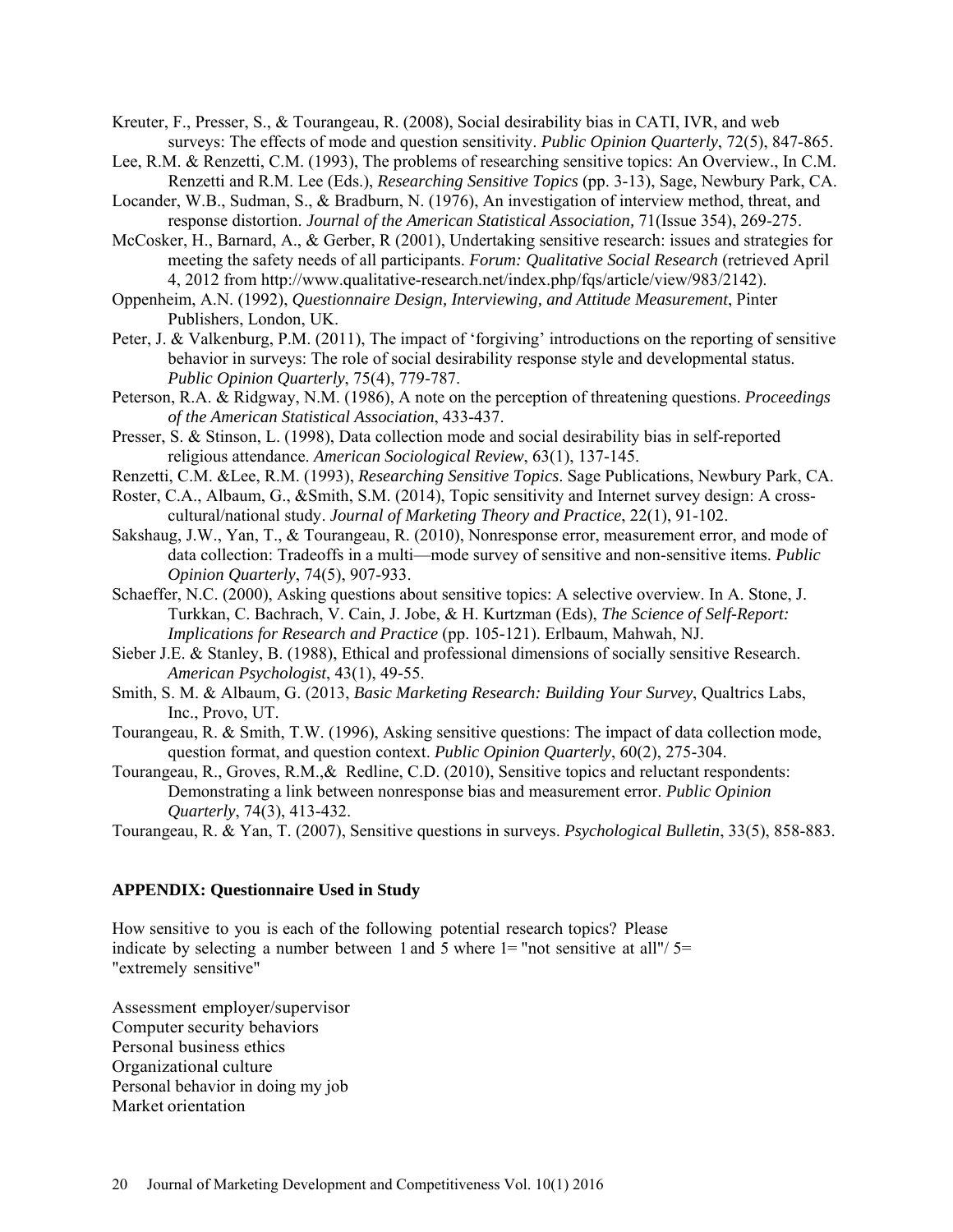Excellence in business Competitors' behavior Government behavior regarding business Personal values overall Social issues Government actions affecting my company

How personally important to you is each of the following potential research topics to be? Please indicate by selecting a number between 1 and 5 where 1= "not at all important"/5= "extremely important"

Assessment of employer/supervisor Computer security behaviors Personal business ethics Organizational culture Personal behavior in doing my job Market orientation Excellence in business Competitors' behavior Government behavior regarding business Personal values overall Social issues Government actions affecting my company

If you received a request to participate in a survey with one of the following topics, what is the likelihood that you would participate? Please indicate by selecting a number between 1 and 5 where 1  $=$  "very unlikely"/5  $=$  "Very likely"

Assessment of employer/supervisor Personal business ethics Government behavior regarding business Personal values overall Personal behavior in doing my job

Firm Characteristics:

Number of employees 10 or less employees 11-50 51-100 101-200 201`-500 More than 500 employees

Type

 Publicly-Traded Company Not Publicly-Traded Company